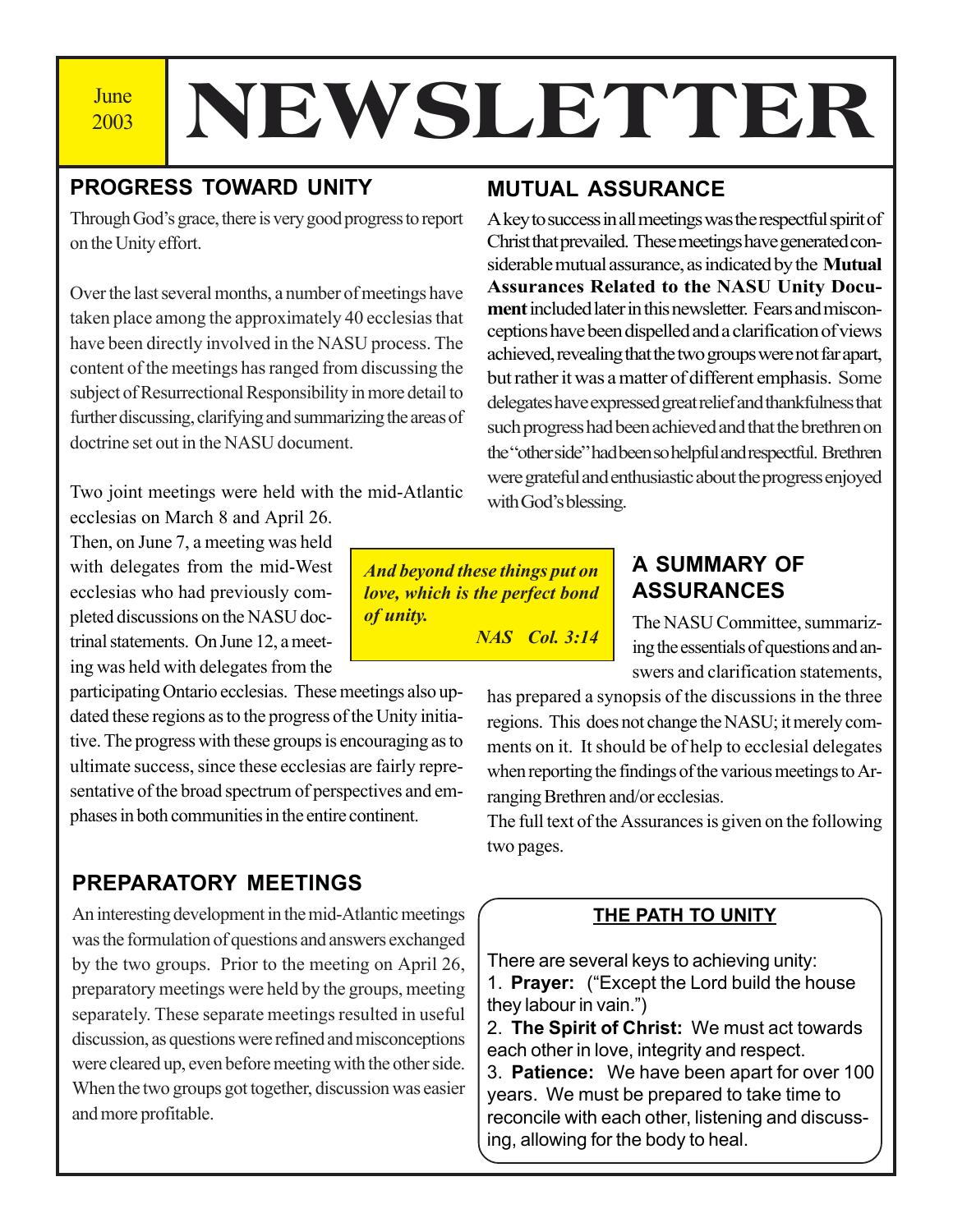## **NEWSLETTER** June. 2003

## **MUTUAL ASSURANCES RELATED TO THE NASU UNITY DOCUMENT**

This synopsis is derived from joint discussions as well as input from numerous sources throughout both the Amended and Unamended communities, and indicates acceptance of the following points of agreement and related emphasis.

#### **Discussion Notes on** *Resurrectional Responsibility*

To address questions concerning the intent of the third bullet point in the Resurrectional Responsibility statement subsequent to distribution of the NASU document dated November 2001, the NASU steering committee brethren prepared the following three discussion points:

#### **General Principle**

1. Rejection of Godís knowledge and calling are grounds of condemnation and punishment by God. The following are a few of the scriptural references that reveal this principle: *Prov. 1:20-33; Luke 10:13-16, 12:47,48; John 3:19, 9:39- 41, 15:22; Acts 17:30,31; James 4:17.*

#### **Application Of Principle To Resurrectional Judgement**

- 2. Divine wisdom and justice alone will determine who should be raised from the dead to be condemned and punished on these grounds. It is certain that His will is righteous and shall be done.
- 3. No human can identify or quantify individuals in this category with certainty.

#### **Further Points of Agreement and Acceptance**

- A. It is mutually agreed that the Scriptures give significant emphasis to the principle in point 1 above, and that knowledge and a call to conscience (1 Pet. 3:21) are necessary elements in a valid covenant (baptism in this dispensation).
- B. Many Unamended brethren believe that the significant Scriptural emphasis concerning resurrection and judgment of the saints links it to the covenant we enter with God through baptism into our Lord Jesus Christ (Rom. 6:3-5), as reflected in the many parables concerning faithful and unfaithful servants in the household (Matt. 18:23-35, 24:42-51, 25:14-46; Luke 12:36- 48, 19:12-26). Further, they teach that entering into covenant relationship through knowledgeable baptism makes certain one's resurrection and judgment, while acknowledging God's sovereign right to raise others outside covenant for punishment on the grounds of point 1 above, trusting in His divine wisdom and righteousness to determine the appropriateness of this in individual cases.
- C. Amended brethren respect and largely share this emphasis, and observe that Scripture focuses primarily on the faithful saints whom Christ will approve at his appearing (1 Cor. 15:51-52; Rom. 14:8-13 ; Psa. 50:3- 6; 2 Tim 4:8), because our concern with those in Gentile darkness is to lead them into the light: "them that are without, God judgeth."  $(1$  Cor. 5:12-13).
- D. It is mutually agreed that the commitment we make to be God's servants, when we enter covenant relationship through baptism, heightens our responsibility to Him. Likewise, the principle "to whom much is given much is required" applies especially to God's servants who have been reconciled, sanctified and made holy in Christ Jesus, and are thus responsible to "walk in newness of life", to be spiritually minded and to be "conformed to the image of his Son".
- E. Amended brethren emphasize knowledge of God's revealed will and calling to submit to it as a common basis of resurrectional judgment for those in covenant relationship and those without whom God requires to give account for their refusal of His gracious invitation to eternal life.
- F. It is acknowledged that historically, some brethren held the view that *enlightened rejectors* would not appear alongside the saints, who are judged concerning their service, but would likely be judged at a different time and place, such as at the end of the millennium. It is agreed to respect different views on the time and place of judgment for those outside covenant.
- G. The assertion of the definite view that "God can raise" those outside covenant, but He won't" is perceived to be a very slight shade away from, or even a cloak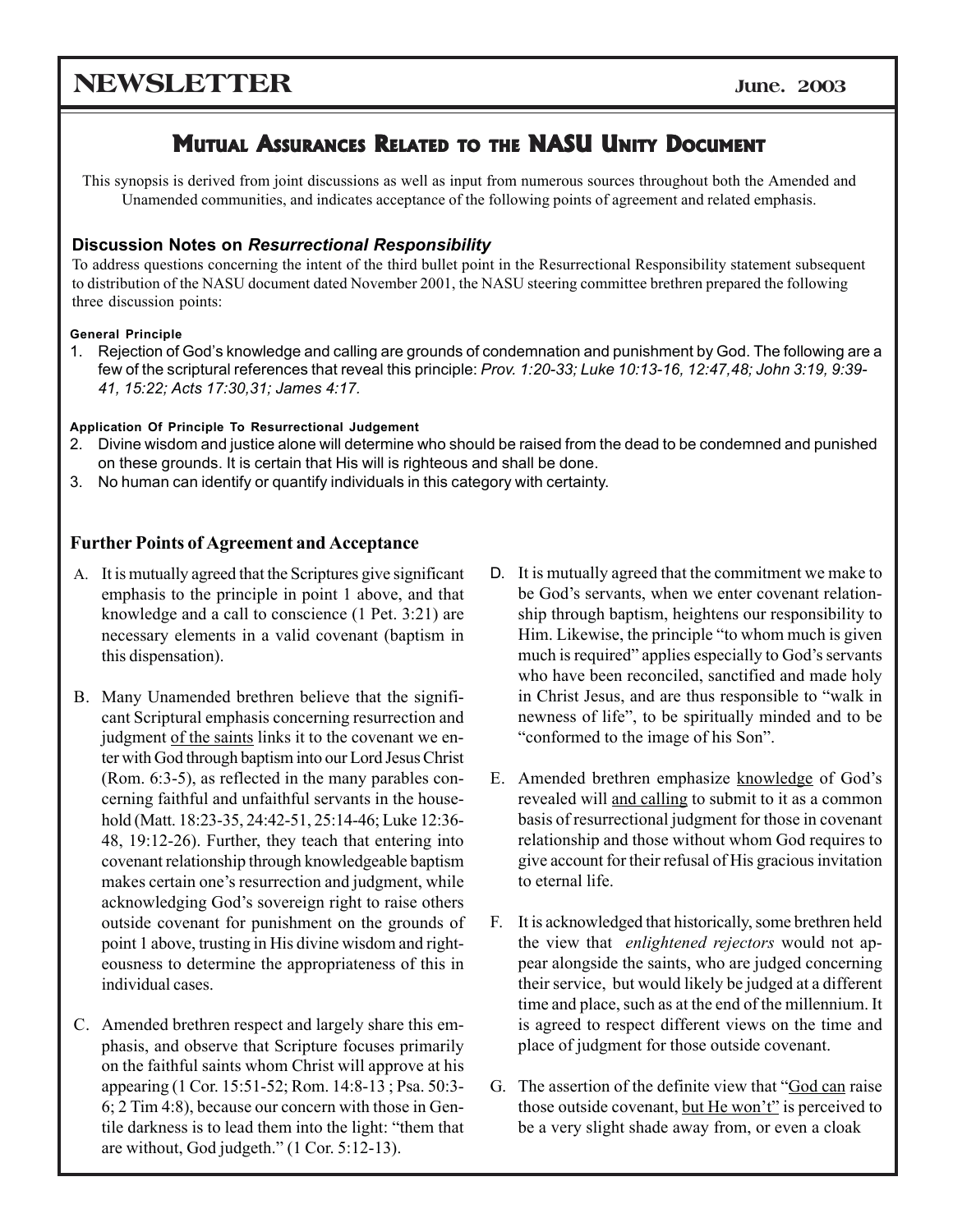## **NEWSLETTER June. 2003**

for the more extreme position (He can't). It is agreed that this view is inconsistent with the principles stated in the three numbered points above and with God's sovereign right to exercise His divine will according to His righteousness, wisdom and mercy. It was agreed the NASU statement precludes this posture.

- H. The Scriptures teach that God considers all humanity to be responsible to him, whether or not they are in covenant relationship to him. It is a serious error to condone the belief that God overlooks sin prior to baptism. People who wilfully reject God are repellent to Him, and liable to His judgments. Individuals cannot, by their action or inaction regarding baptism, exempt themselves from responsibility to God in this life or in the age to come. It is expected that brethren will not press the issue and insist that God "must" raise particular individuals to judgment because they are felt to have sufficient knowledge of the Truth. We all recognize God's sovereignty and place our trust in His wisdom, justice and mercy to determine the appropriate handling of such individuals. We feel the NASU statement that "none can determine who has been called according to knowledge to submit to His will<sup>"</sup> appropriately addresses this matter and we are reluctant to speculate as to the identity or quantity of those who meet the stated criteria for condemnation, content that God will raise and punish those "whom His justice demands."
- Baptism is the pivotal step in the process of our salvation. Salvation begins when we gain awareness of God and His plan, understand it, feel its call of conscience, repent, seek forgiveness, and submit to baptism into the death, burial and resurrection of Christ. By the grace of God we are cleansed and reconciled to Him through this faithful act, being greatly privileged by adoption into His family. Our names are written in the Book of Life, identifying us as eligible for the gift of life eternal - but our names can be blotted out again if we are judged unfaithful. In this sense, condemnation associated with the race headed by Adam is lifted when we are adopted as children of God with Jesus Christ as our head (Rom. 5:12-21, 8:1,2; Rev. 3:5). In Romans 8 (as also in Rom. 6) we find two other senses in which condemnation is relieved and the spirit of life in Christ Jesus frees us from the wages of sin: A) After our repentance and our faithful submission to baptism, we can be confident that God works in our lives to conform us to the image of His son provided we endeavour earnestly to walk according to the spirit and not the flesh. (It is God who *justifies*, or *makes righteous*.) B) When we fall under condemnation anew for our own transgressions, by God's grace, forgiveness is available to us if we seek it in sincere repentance. I.
- J. All agree that the overall emphasis of Scripture concerning resurrection is the positive hope of resurrection to life eternal for faithful believers and that our teaching emphasis on resurrection should reflect this.

#### **Guiding Principles Used by the NASU Committee (Link to webpage)**

Early in the NASU process, the Committee first agreed on principles they thought essential to a Scriptural solution to healing the division. Here they are:

- 1. Manifest the spirit of Christ in content and manner of discussion.
- 2. Seek Bible Truth as a single team.
- 3. Share information openly within the joint group and ecclesial community.
- 4. Encourage prayer for unity.
- 5. Truth and important principles are not to be compromised.
- 6. Jargon is to be avoided, using clear language and Scriptural wording.
- 7. Partisan debate and competitive behaviour are not permited.